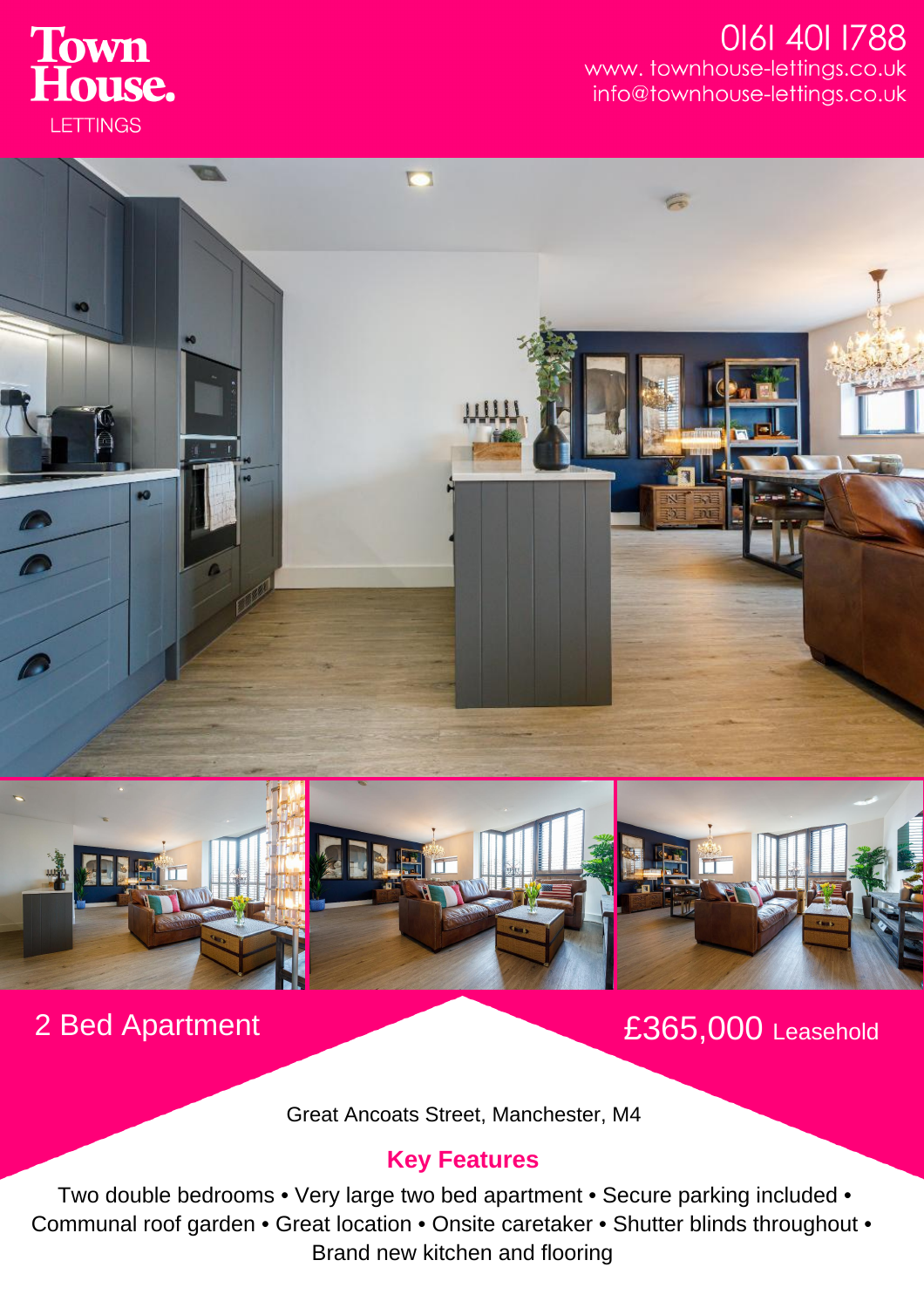

## Full Description

We are pleased to offer this superb two bedroom, two bathroom apartment, situated on the 4th floor of the award winning Islington Wharf development. Which has recently undergone significant renovation and improvement,

The apartment briefly comprises, entrance hallway, large open plan kitchen, living and dining area, with floor to ceiling windows offering views over the city and a great space to entertain.

A brand new Wren Shaker style kitchen, costing circa £20,000, has just been installed. It features Treviso quartz worktops and splash backs, top of the range Neff integrated appliances, including oven, microwave, induction hob, dishwasher and zero frost fridge freezer and a matt black boiling water tap. New resin Woodpecker flooring has also been fitted throughout the hallways, kitchen, living and dining spaces.

There are two large double bedrooms, the master bedroom is a great size and benefits from another floor to ceiling window, polished concrete floors and a beautiful en suite bathroom, with walk in shower. The second bedroom benefits from a new grey carpet. The main bathroom is finished in grey ceramic tiles and has a shower over the bath.

The apartment benefits from fitted custom shutter blinds throughout, these were professionally fitted by Hillary's. One secure car parking space is included.

Islington Wharf sits on the Ashton Canal; part of the New Islington area of Manchester city centre, which is a 5 minute walk from Piccadilly Station and the trendy Northern Quarter.

The development holds a great sense of community. The communal areas are accessed by secure fob entry system and there is lift and stair access to all floors, there is access from the second floor to the communal 'secret garden' with lawned seating area and bbq area. There is also a friendly on site building manager, who is around 6 days a week between 7am and 7pm.











**Strict Codes of Practice** 

Townhouse Lettings is a member of The Property Ombudsman, and complies with the Tenancy Deposit Protection Scheme. These memberships provide

landlords and tenants with an assurance that they will receive the highest level of customer service.